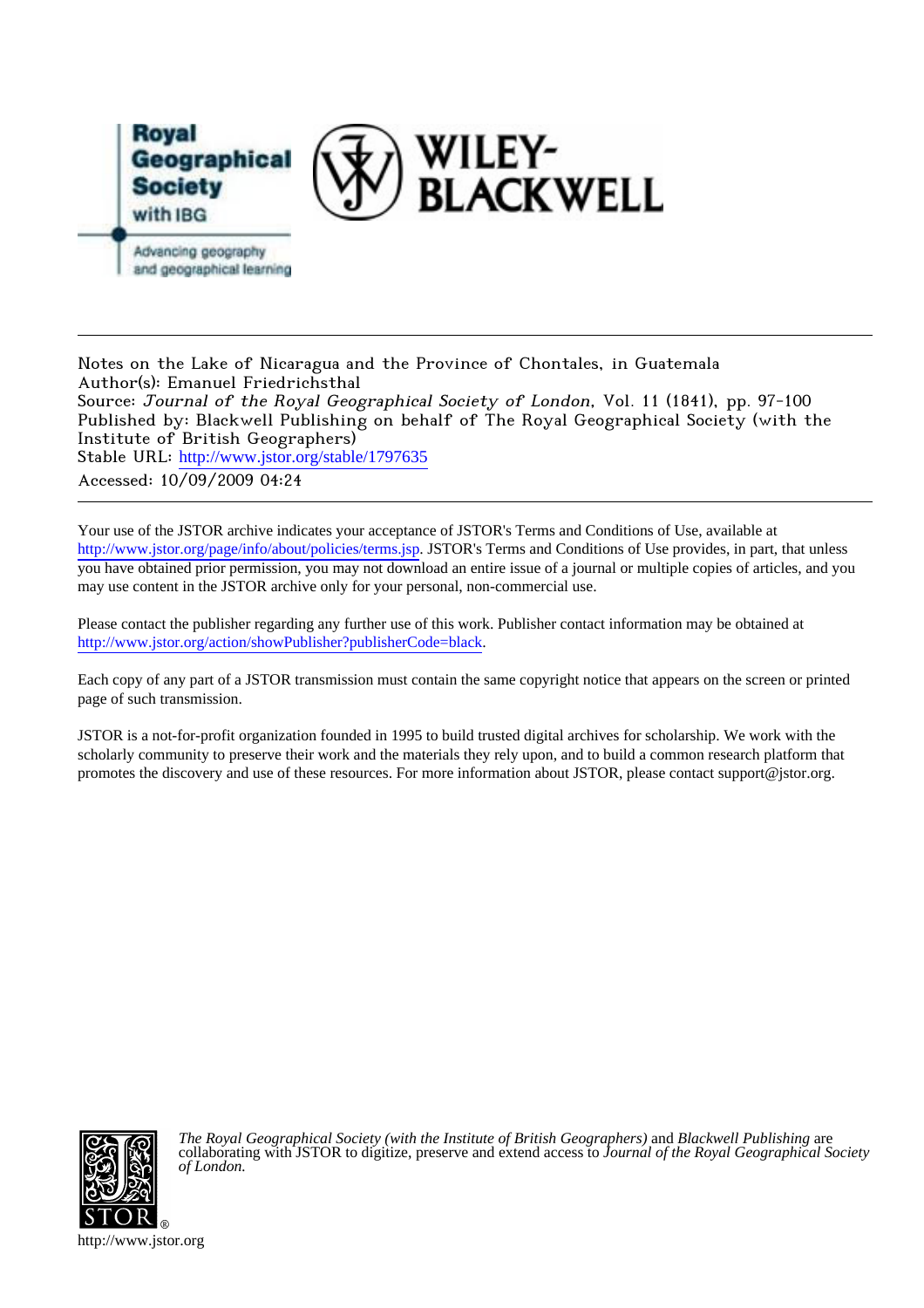eation with the interior by the river entailed lasting vexations on the Indians inhabiting its banks, who were compelled to serve as boatmen and carriers, subject to all kinds of contumely and unfair The consequence was that they also deserted the dealing. Formerly, while the settlements flourished and the country. Indians were numerous on the banks of the Polochic and the shores of the Gulf-when desolation did not as yet reign paramount as it does at present-it was customary for the Prior of Cobán to send to the coast to greet the missionaries arriving from Spain, and to take charge of them in their journey up the country. But at the present day no one would think of sending a messenger from Cobán to the sea-shore; nor would any missionary venture to traverse the unhealthy desert intervening, since those who enter it rarely survive to tell their safety. Yet we are informed that companies of Dominicans have at various times ascended to Cobán by the river Polochic, and certainly that route wants only practicability to be preferable to any other.

From the preceding description it will have been seen that the settlements in the elevated country, cold and very humid, are six in number, viz.:-Santa Maria Asuncion, of Tactic; Santa Cruz, de Santa Elena; San Cristobal Caccoh; the imperial city of Cobán; San Pedro Carchá; and San Juan Chamelco.  $\rm The$ settlements in the warm and dry climate are four, viz.:-San Pablo Ravinál; Santiago Cubulco; Santa Cruz del Chól, and San Mateo Salamá; those in the region of great heat and humidity are San Augustin Lanquin, Santa Maria Cahbón, San Miguel Tucurú, and San Pablo Tamajum; making altogether fourteen settlements, now comprised in the province of Vera Paz. Two settlements which were established among the Polochic Indians, viz., Santa Catalina and San Andres, have disappeared; and two others, viz., Xocolo and San Pablo de Amatique, with New Seville, in the country of the Poconchics, have experienced a like fate.

V.-Notes on the Lake of Nicaragua and the Province of Chontales, in Guatemala. By Chevalier EMANUEL FRIED-RICHSTHAL.

[THE disturbed state of Mexico having prevented M. Friedrichsthal from executing his original intention of travelling into California, he turned his steps to Guatemala, a country no less interesting than the preceding, and nearly as much distracted with intestine wars. He found the civilisation of Central America to be in a very low state of developement. Indolence is there the vice of all classes; and though public spirit is not absolutely VOL. XI.  $\overline{\mathbf{H}}$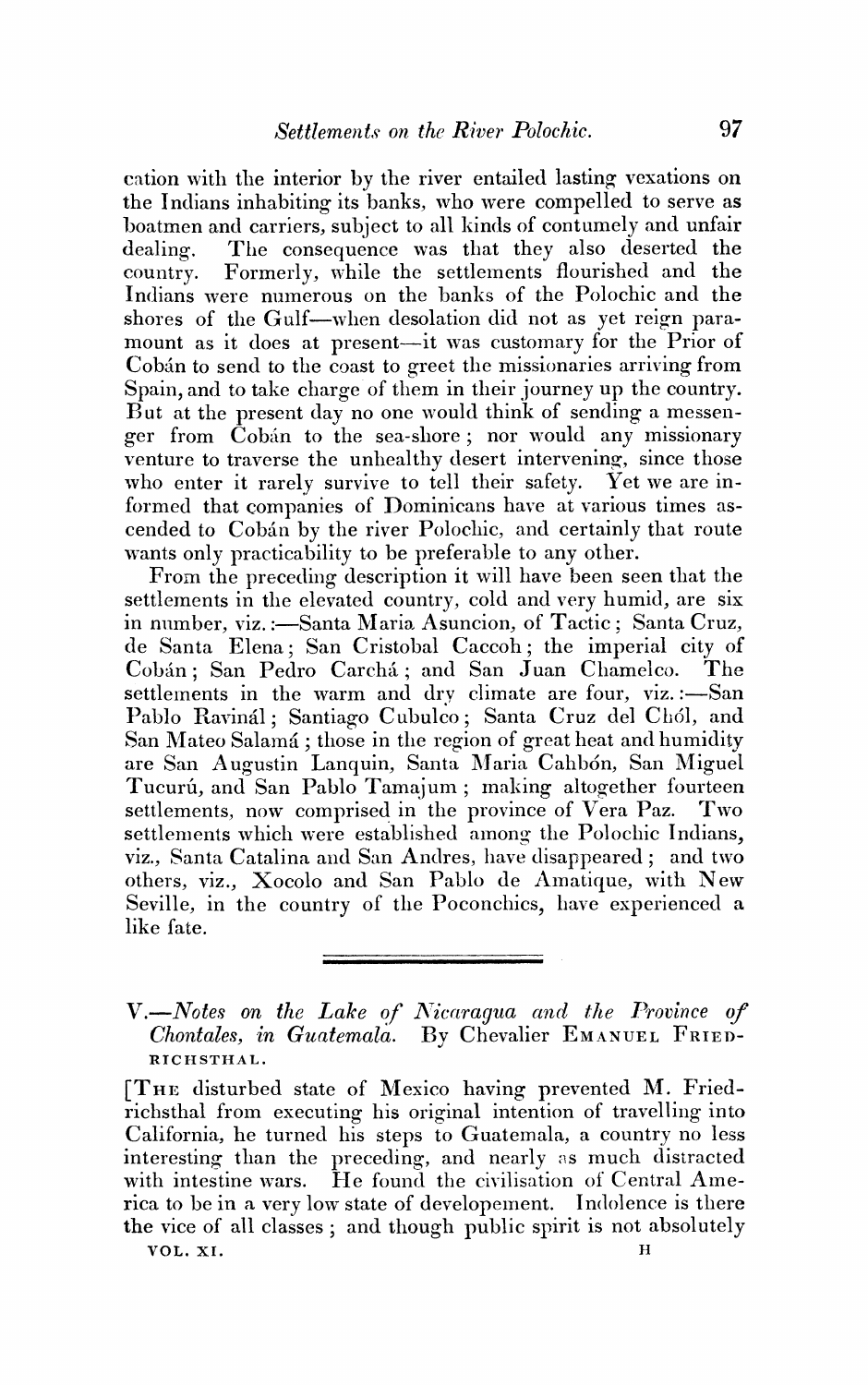wanting, yet those who are animated by it have neither the union nor the energy requisite to enable them to cope with the am**bitious disturbers of the public peace. A territory of 28,000**  square leagues is there possessed by only two millions of souls; and this scanty number has diminished rather than increased during the discord and confusion of the last sixteen years.]

**Under such circumstances, observes M. Friedrichsthal, the important question of a union of the two oceans (viz., the Atlantic and Pacific) has been entirely forgotten; and I believe that I do not err in asserting that;Europe pays far more attention to this grand project than the inhabitants of Central America, wholly unac**quainted as they are with the advantages of an extensive commerce and with the means of promoting it. It is also not to be expected that this state, with its limited resources, should ever be able to accomplish such a work; and it was therefore proposed, before the last war, to engage some mercantile houses of Paris **in the execution of this project, the recompense consisting of tolls and 50 square leagues of land.** 

**Some preliminary labours, executed in the first instance by order of the King of Holland, and afterwards by the Central Government, have not only proved the possibility of making the river St. Juan navigable, but have also been instrumental in discovering two points where the height of the Cordilleras is so inconsiderable as to allow a passage to be cut through them. At one of these points the immediate connexion of the Lake of Nicaragua**  with the Pacific might be effected by a channel of  $5\frac{1}{2}$  leagues **long, S. of the town of Nicaragua. The intervening neck of**  land has only an elevation of  $487$  English feet above the level of **the lake, which again, according to the official report of Bailey's**  measurement, is  $128'$  higher than the Pacific.

**The second route would lead from the above Lake, ascending the river Tipitapa,\* through the Lake Managua, towards the town of Leon, where mountains of a still less elevation than the alsove are to be cut, when a channel of 13 leagues long would lead into the Bay of Cochagua. But the realisation of the second plan xvould be much more expensive, as the Lake of Managua, which is 28' higher than that of Nicaragua, forms, at the place where it narrows itself into the river Tipitapa, a cataract, having a**  fall of 14 feet, which could only be surmounted by expensive locks. **Nevertheless, the scheme of uniting the two oceans presents no**  difficulties which may not be readily overcome by the resources

<sup>\*</sup> The river joining the two lakes is named Panaloya by Mr. Lawrance, mate of **H.M.S. Thunder, who in 1840 ascerlded the river St. Juan in a boat, made a brief**  survey of the Lake of Nicaragua, and crossed from Grenada to the shores of the Pacific, **22 miles distarlt. The results of his observations enrich the map accompanying this part of the Journal, the hydrographic details of which also exhibit much improvements ED.**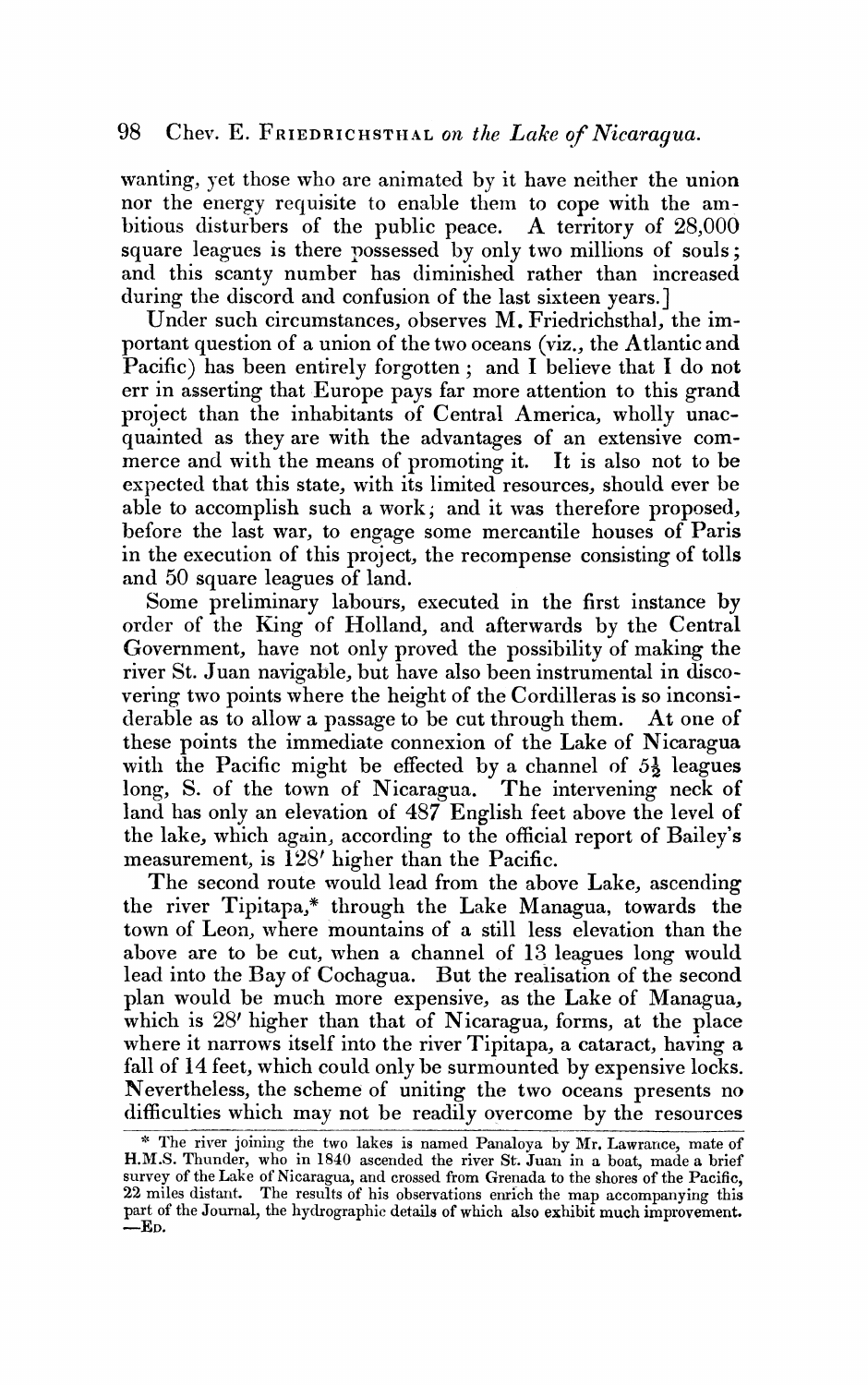of the age, or which are not light in comparison with the benefits likely to redound from its execution.

The province of Chontales, on the N.E. of Lake Nicaragua, presents in general a soil of alluvium, being an undulating country, without any very determinate character, furrowed by gullies and narrow runs of water, and dipping generally towards **S.W. Porphyry appears but rarely at the surface.** 

The river which, according to some maps, is placed in the N. of **the province, under the name of River of New Segovia, is called in the country Lama; and at the spot where the maps name it**  Rio Escondido, the Caribs call it Siquía. course may perhaps be 55 leagues. The depth of the river Tipitapa is from 9 to 21 English feet; its breadth, at an average, 100 yards. The city of New Guatemala, placed in some maps on the shores of the Pacific, lies 36 leagues N.E. from that point, in the interior of the country. Old Guatemala is 12 leagues from New Guatemala, towards the S.W. The extent of the adjacent **Balsam coast comprehends only the tract between Sonsonate and**  St. Vincent. The elevation of Old Guatemala may be about 5000 feet; its mean annual temperature is 68° Fahr. The Volcanoes de Agua y de Fuego (of water and fire), near that city, are 15,000 feet in height. The first,  $\frac{1}{2}$  league W., the second 1 **league N.N.W. from the town. The latter rises a little higher**  than the former. The place called Mixco stands 3 leagues W. from New Guatemala, and about 500 feet higher. The Volcano Guanacaure has an elevation of about 3000 feet; Atillan, 25 leagues N.W. from Old Guatemala, 12,000 to 13,000 feet; Cosequinan, on the uttermost point of the isthmus, which surrounds the Bay of Conchagua to the S., 1000 feet; Nisalco, 2 leagues N.E. of Sonsonate, the most active of all, 1500 feet. Its explosions are not connected with a continued roaring, but with violent **letonations, svhich may be heard from 20 to 50 times in twentyfour hours.** 

The island of Ometepe, in the Lake of Nicaragua, is formed of two cones of porous granite, which are connected by an isthmus 2 **leagues long and 4 broad. Its entire length is 9 leagues; its**  breadth (measured across the eastern mountain, Las Maderas) 3 leagues; across the western mountain, de la Consuncion,  $2\frac{1}{2}$ . The former shows at long intervals an inward volcanic activity, manifesting itself by heaving and by a low grumbling; it is thickly wooded, much lower than the following, and is said to have on its summit a small fresh-water lake. The Cerro de la Consuncion has, according to my barometrical measurement, **5252 English feet elevation above the Atlantic;**  $*$  **it is likewise** 

**<sup>\*</sup> The measurements of Mr. Lawrance gave to the Peak of AIadera 4190 feet, and to**  that of Ometepe 5050 feet above the lake; and as this is  $128$  feet above the Pacific, the